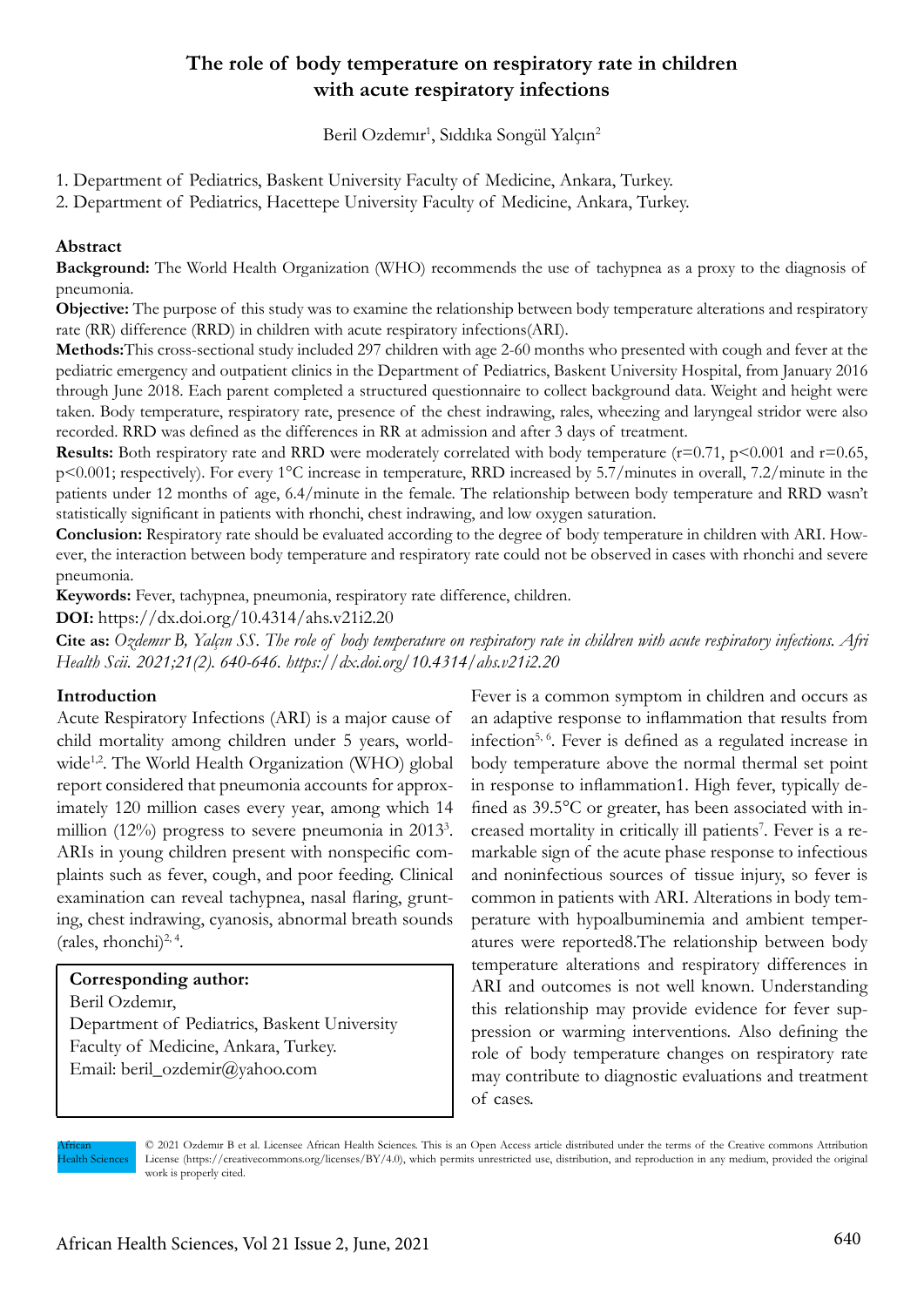The purpose of this study was to examine respiratory rate (RR) changes by body temperature alterations during respiratory tract infection in children.

### **Materials and Methods**

## **Study subjects**

This cross-sectional study included 297 children with age 2-60 months having complaints of cough with or without fever at the pediatric emergency and outpatient clinics in the Department of Pediatrics, Baskent University Hospital, from January 2016 through June 2018. Children having any antipyretics within the last four hours were not included in the study.

The study conformed to the principles outlined in the Declaration of Helsinki. Informed written consent was obtained from the parents of children. The study was approved by Başkent University Institutional Review Board (Project no:KA18/299).

## **Study design**

One parent (mother or father) completed a structured questionnaire to collect data regarding the child's age and gender. In addition, a history of low birth weight, prematurity, delivery type, presence of a history of chronic disease, and pneumonia were collected, weight, and height of children were taken. Physical examination was performed and body temperature, RR, presence or absence of the chest indrawing, rales, wheezing, and laryngeal stridor were recorded on admission. Patients were re-evaluated, and respiratory rate and body temperature were taken at the following two days (on 1st day, 2<sup>nd</sup> day of treatment) and 1 week after recruitment.

In each visit, RR counted for a minute by observing the chest movements, with the child lying down and without crying9,10. RR difference (RRD) was defined as the respiratory rate difference between data after recovery and data with the first three days of illness. Chest retractions were recorded if intercostal or subcostal retractions were present $11,12$ .

Body temperature was measured from the tympanic site<sup>13</sup> and recorded for up to  $7$  days. All temperature measurements were conducted by the same experienced pediatric nurse. We measured tympanic temperature in the right ear as a standard measurement by a thermometer (Braun ThermoScan® ExacTempTM IRT4520, Lausanne, Switzerland). Each tympanic measurement was repeated 2 times and the mean of the 2 values was accepted as body temperature. The calibration of the thermometer was checked regularly, two times in a day.

## **Classifications**

We defined "pneumonia" in a child with a cough or has difficulty in breathing or any of the danger signs such as inability to feed, lethargy, central cyanosis, or grunt; RR≥ 50/min in infants up to 12 months of age and RR≥40/min in children older than 12 months; and a suggestive radiograph<sup>14</sup>. "Bronchiolitis" was defined as the first episode of wheezing with evidence of an acute viral respiratory tract infection (coryza), an axillary temperature of  $\geq 37.8^{\circ}$ C, cough, predominant wheeze, or rhonchi on chest auscultation and suggestive radio $graph<sup>14</sup>$ . And a child with cough or difficult breathing but none of the signs as chest indrawing, stridor is classified as "cough or cold".

We divided weight by the squared height to calculate BMI (in kg/m<sup>2</sup> ). Using WHO Anthro, z scores for body mass index-for-age, weight for age, height for age, and weight for height were calculated<sup>11</sup>.

## **Statistical analysis**

Data analysis was performed with SPSS (Statistical Package for Social Sciences, Version 22, SPSS Inc., Chicago, IL). The data were expressed as the number of observations, percentages, mean  $\pm$  standard deviation, and median. The normality of data was evaluated by Kolmogorov Smirnov test, histogram, skewness, and kurtosis tests. The correlation between body temperature and RR parameters (RR andRD on admission, Day 1, and Day 2) were evaluated with Pearson or spearman's correlation test where appropriate. Linear regression analysis tested the relationship between RR parameters (RR and RRD on admission) and fever, B Coefficients with 95 % CI were given. P<0.05 was considered significant.

## **Results**

The clinical characteristics of the study subjects are shown in Table 1. The mean (median) age of 297 patients was 25.8 (24.0) months. 49.2% of the study subjects were male (Table 1). There were 114 patients with cough complaints and 183 patients with fever and cough (Table 1). Overall, 19.9%  $(n=59)$  of the cases were diagnosed as cough or cold,  $39.4\%$  (n = 117) were diagnosed as pneumonia and  $40.7\%$  (n = 121) were diagnosed as bronchiolitis (Table 1).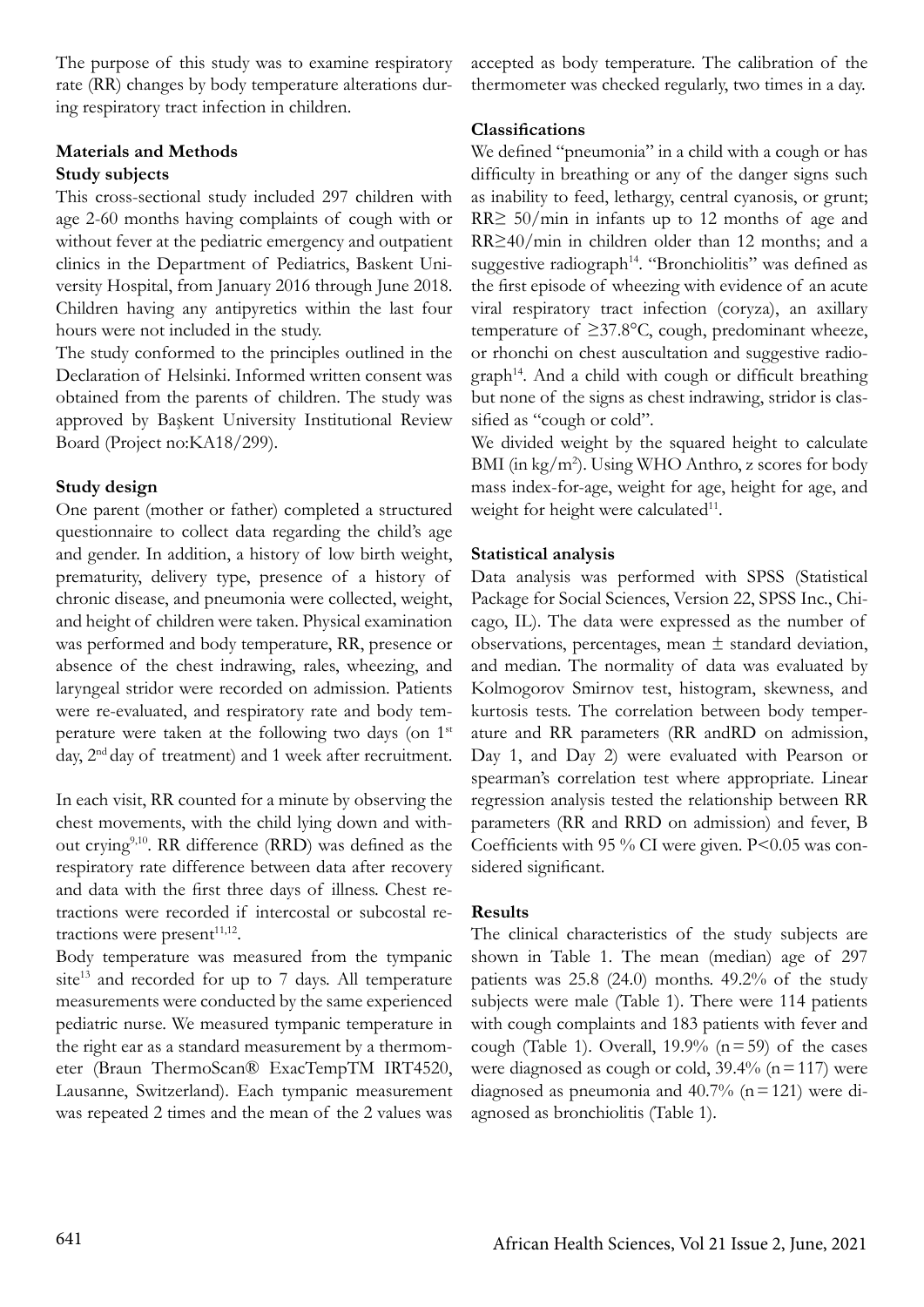| Parameters                                        |                                   | $Mean \pm SD$               | N(%)                     |
|---------------------------------------------------|-----------------------------------|-----------------------------|--------------------------|
| Age                                               | month                             | (median)<br>$25.8 \pm 16.7$ |                          |
| Age                                               | $<$ 12 month<br>$\geq$ 12 month   |                             | 79 (26.6)<br>218 (73.4)  |
| <b>Sex</b>                                        | Female<br>Male                    |                             | 151 (50.8)<br>146 (49.2) |
| Delivery type                                     | Vaginal<br>Cesarean               |                             | 155(52.2)<br>142 (47.8)  |
| Low birth weight                                  | Absence<br>Presence               |                             | 240 (80.8)<br>57 (19.2)  |
| Prematurity                                       | Absence<br>Presence               |                             | 229 (77.1)<br>68 (22.9)  |
| Chronic disease history                           | Absence<br>Presence               |                             | 221 (74.4)<br>76 (25.6)  |
| Past history of lower respiratory tract infection | Absence<br>Presence               |                             | 195 (65.7)<br>102(34.3)  |
| Complaint on admission                            | Cough alone<br>Cough and fever    |                             | 114 (38.4)<br>183 (61.6) |
| Diagnosis                                         | Cough or cold                     |                             | 59 (19.9)                |
|                                                   | Pneumonia<br><b>Bronchiolitis</b> |                             | 117 (39.4)               |
| Weight for age                                    | Z score                           | $0.33 \pm 0.95$<br>(0.42)   | 121 (40.7)               |
| Height for age                                    | Z score                           | $0.55 \pm 1.28$<br>(0.53)   |                          |
| Weight for height                                 | Z score                           | $0.05 \pm 1.11$<br>(0.14)   |                          |
| Body mass index for age                           | Z score                           | $0.02 \pm 1.13$<br>(0.06)   |                          |
| Body mass index for age                           | $\leq$ -1 z score                 |                             | 57 (19.2)                |
|                                                   | $\geq$ -1 and $\leq$ 1            |                             | 190(64.0)                |
|                                                   | z score<br>$>1$ z score           |                             | 50(16.8)                 |

**Table 1.** Baseline characteristics of the patients, n=297

It is observed that when body temperature is increased, respiratory rate and RRD are also increased (Fig 1). A moderate correlation was detected between them on admission. However, correlations between body temperature and RRD decreases with treatment (r=0.65  $p<0.001$  on admission,  $r=0.54$   $p<0.001$  for the first day and  $r=0.08$  p $>0.05$  for the second day, Table 2).

The effect of clinical characteristics of the patients on respiratory difference is shown in Table 3. For every 1°C increase in temperature, respiratory rate rise by 6.5/minute and RRD by 5.7/minute  $(p<0.001$  for both parameters; Table 3). These differences were detected regardless of age, sex, body mass index for age z score, type of delivery, birth weight and presence of chronic disease. Change in RRD with body temperature was observed to decrease faster in patients under 12 months (for each 1°C change 7.2/min for cases <12 months,  $5.6/min \ge 12 months$  (Table 3).

There is no relation between respiratory rate parameters, and body temperature in patients having retraction at admission (B95 % CI: 0.7-1.1;2.5 for respiratory rate and 0.2-1.9; 2.2 for RRD) (Table 3).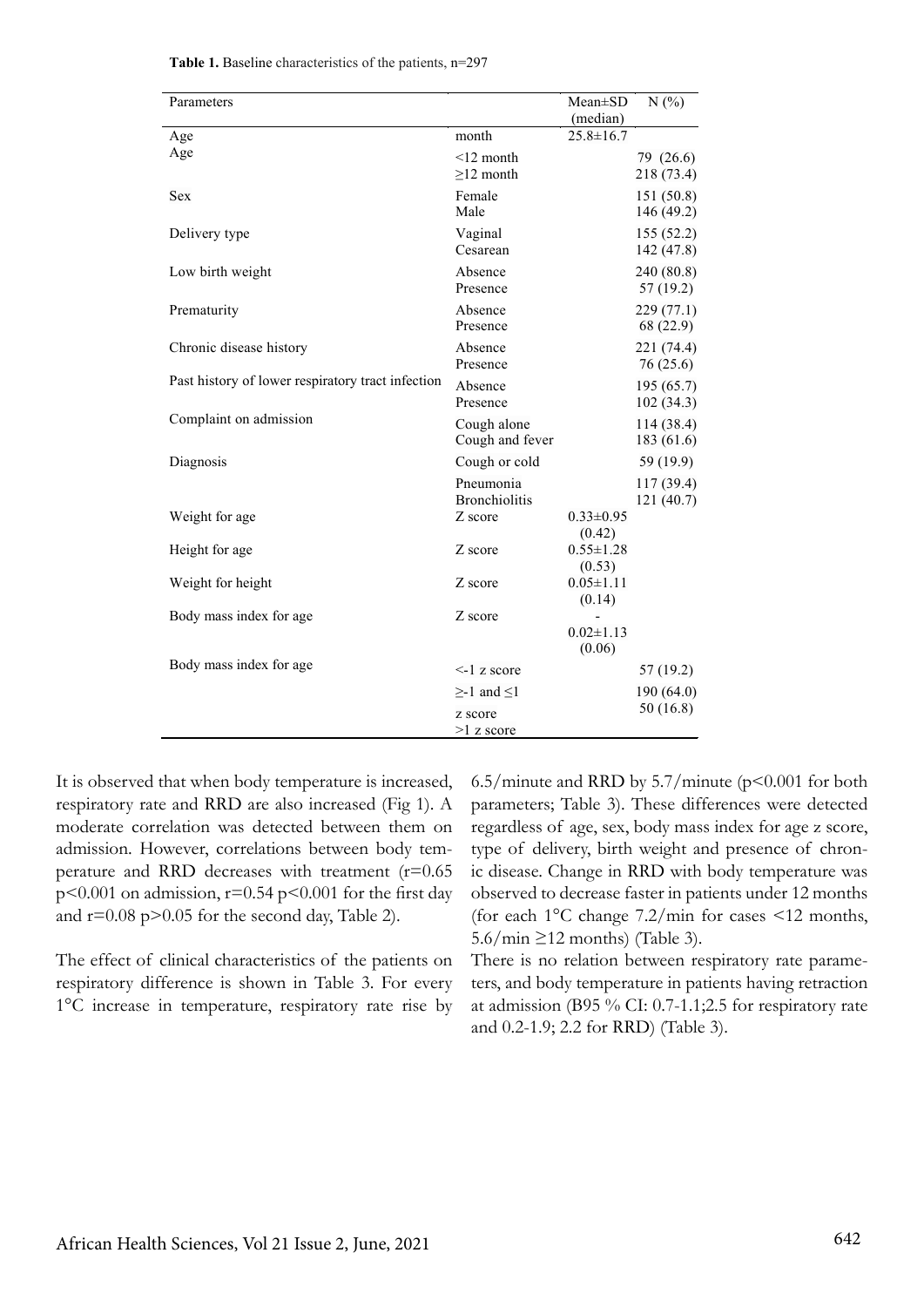**Table 2.** Changes in body temperature and respiratory rate during follow-up period and correlation co-efficients between them, n=297

|                                          | On admission                              | $1st$ dav<br>of treatme<br>nt | $2nd$ day of treatme After treatme<br>nt | nt                       |
|------------------------------------------|-------------------------------------------|-------------------------------|------------------------------------------|--------------------------|
| Body temperature, ${}^{\circ}C^*$        | $37.7 \pm 1.1$ (38.0)                     | $36.8 \pm 0.9$<br>(36.5)      | $36.5 \pm 0.6$<br>(36.4)                 |                          |
| Respiratory rate, per min*               | $38.0 \pm 10.4$<br>(37.0)                 | $30.6\pm 6.2$<br>(29.0)       | $27.2 \pm 4.7$<br>(27.0)                 | $25.5 \pm 3.6$<br>(25.0) |
| $RRD*$                                   | $12.8 \pm 10.0$ (11.<br>$\left( 0\right)$ | $5.3\pm 6.6$<br>(4.0)         | $2.0 \pm 5.0$<br>(1.0)                   |                          |
| $Correlations^*$                         |                                           |                               |                                          |                          |
| Body temperature and respiratory<br>rate | $0.71*$                                   | $0.63*$                       | $0.18*$                                  |                          |
| Body temperature and RRD                 | $0.65*$                                   | $0.54*$                       | 0.08                                     |                          |

RRD: respiratory rate difference between the data after recovery and the data with the first three days of illness \*Mean±SD (Median)

&Pearson correlation coefficients were used for data on admission, Spearman's correlation coefficients for data on Day 1 and Day 2.

# p<0.01

#### **Table 3.** Changes in respiratory rate and RRD

(respiratory rate difference after recovery with admission value) with body temperature according to baseline characteristics of patients, n=297

|                              |                        | Respiratory rate with body temperatu | RRD with body temperatu |
|------------------------------|------------------------|--------------------------------------|-------------------------|
|                              |                        | re                                   | re                      |
| Overall                      |                        | $6.55.8; 7.2**$                      | $5.75.0; 6.5**$         |
| Age, months                  | <12                    | $8.26.4; 9.9**$                      | $7.25.4; 91**$          |
|                              | $\geq$ 12              | $6.55.6; 7.3**$                      | $5.64.7; 6.5**$         |
| Sex                          | Female                 | $7.16.0; 8.1**$                      | $6.45.3;7.5**$          |
|                              | Male                   | 5.84.8; 6.9**                        | 4.93.8; $6.0**$         |
| Body mass index, z scor<br>e | $\lt-1$                | $6.45.1; 7.7**$                      | 5.94.5; 7.4**           |
|                              | $\geq$ -1 and $\leq$ 1 | $6.65.6; 7.6**$                      | $5.84.7; 6.8**$         |
|                              | >1                     | $6.44.4$ ; $8.4**$                   | $5.13.1; 7.1**$         |
| Complaint on admission       | Cough, alone           | 5.43.9; 6.9**                        | 5.23.7; 6.8**           |
|                              | Fever and cough        | $5.03.6; 6.4**$                      | $3.82.4; 5.2**$         |
| Chest auscultation           | N <sub>0</sub>         | 3.92.4; 5.4**                        | 4.73.0; 6.4**           |
|                              | Rales                  | $3.72.4; 5.0**$                      | $3.01.5; 4.4**$         |
|                              | Rhonchi                | $3.0 - 1.0; 7.0$                     | $3.1 - 1.2$ ; 7.5       |
|                              | Rales and rhonc        | $3.51.3; 5.7*$                       | $3.61.3; 5.9*$          |
|                              | hi                     |                                      |                         |
| Retraction on admission      | Absence                | $4.74.0; 5.4**$                      | $4.03.2; 4.7**$         |
|                              | Presence               | $0.7 - 1.1$ ; 2.5                    | $0.2 - 1.9; 2.2$        |
| Saturation on admission      | < 95%                  | $2.0 - 0.2; 4.2$                     | $1.5 - 1.0; 3.9$        |
|                              | $\geq 95\%$            | $5.24.8; 5.8**$                      | $4.53.7; 5.2**$         |
| Diagnosis on admission       | Cough or cold          | $0.8 - 2.2$ ; 3.8                    | $1.7 - 1.7$ ; 5.0       |
|                              | Pneumonia              | $4.63.8; 5.4**$                      | $3.92.9; 4.8**$         |
|                              | <b>Bronchiolitis</b>   | $3.71.9; 5.5**$                      | $3.51.5; 5.5*$          |
| Past history                 |                        |                                      |                         |
| Delivery type                | Vaginal                | $6.25.2; 7.2**$                      | $5.54.5; 6.5**$         |
|                              | Cesarean               | $6.95.8; 8.1**$                      | $6.04.8; 7.2**$         |
| Low birth weight             | Absence                | 6.45.6; 7.2**                        | $5.64.8; 6.5**$         |
|                              | Presence               | 5.83.7; 7.8**                        | 4.92.6; 7.2**           |
| Prematurity                  | Absence                | $6.55.6; 7.5**$                      | $5.84.9; 6.7**$         |
|                              | Presence               | $6.65.3; 7.9**$                      | $5.64.1; 7.1**$         |
| Chronic disease history      | Absence                | $6.25.4; 7.1**$                      | $5.64.7; 6.5**$         |
|                              | Presence               | $7.15.7; 8.6**$                      | $6.14.4; 7.7**$         |
| Past history of pneumon      | Absence                | $6.65.7; 7.5**$                      | $5.84.8; 6.8**$         |
| ia                           | Presence               | $5.33.5; 7.1**$                      | 4.62.7; 6.4**           |

Linear regression analysis, Unstandardized coefficients (B)95 % CI; \*p<0.05; \*\*p<0.001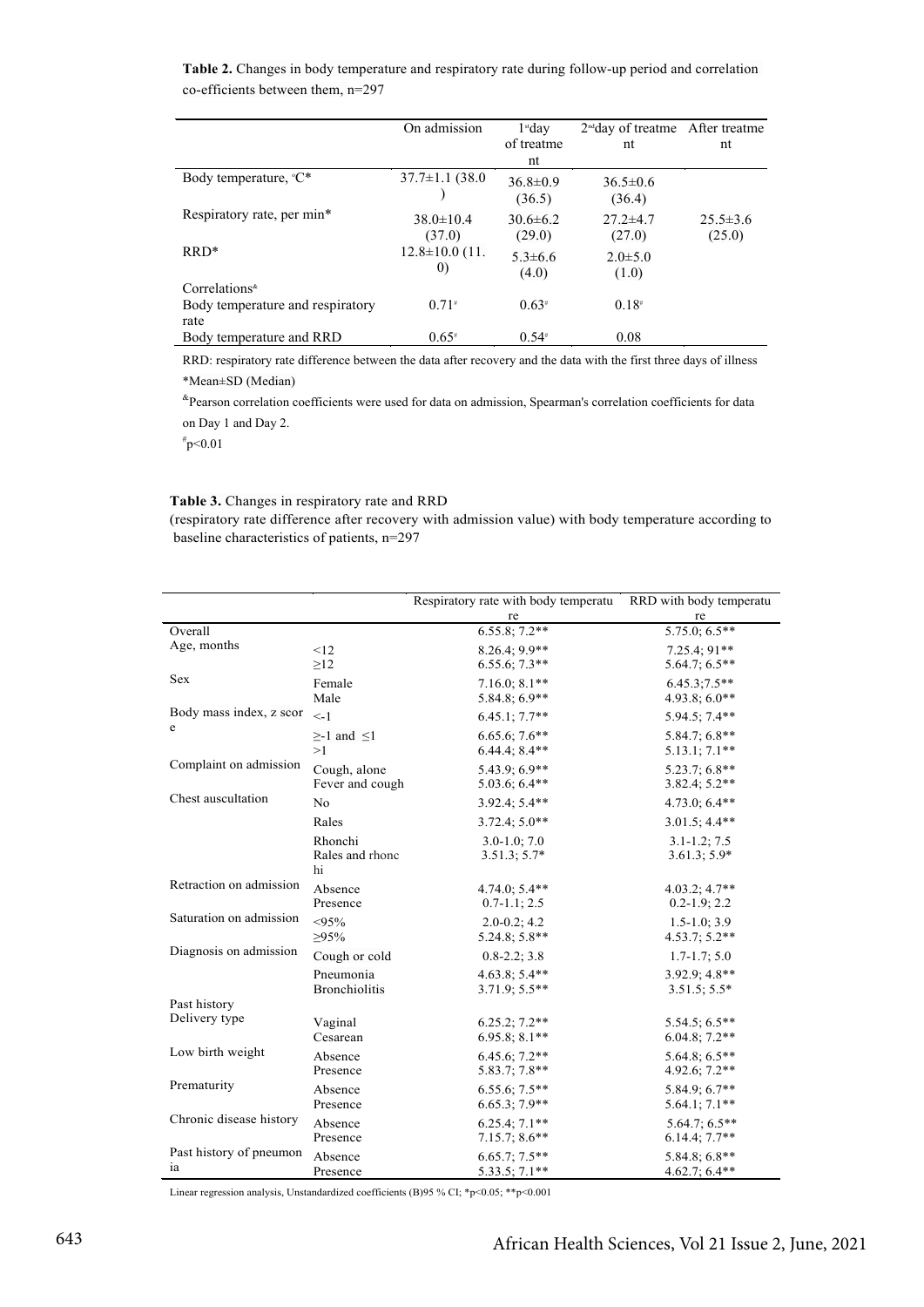Chest auscultation affects the relationship between body temperature and RRD in children with ARI. For every 1°C increase in temperature, RRD increased by 4.7/minute95% CL 3.0; 6.4, p<0.001 in cases having neither rales nor rhonchi and 3.095% Cl 1.5; 4.4, p<0.001 in cases having rales. However, respiratory rates and RRD in patients having rhonchi and having both rales and rhonchi were not related to body temperature on admission.

Oxygen saturation of patients influenced the relationship between respiratory rate parameters and body temperature; the interaction between them was disappeared in patients having oxygen saturation lower than 95% (Table 3).



**Figure 1**. Changes in respiratory rate with body temperature during follow-up period

#### **Discussion**

This is the first study to evaluate the relationship between body temperature and RR parameters in children with ARI. RR was detected to be influencedby body temperature.

In our study, the presence of rales with or without rhonchi affected the RRD with body temperature. Previous studies have evaluated physical examination findings in the diagnosis of pneumonia in children<sup>15,16</sup>. March and Sant'Anna observed that the presence of tachypnea had a sensitivity of 77% and a specificity of 39% for the detection of pneumonia among children less than 6 months of age<sup>17</sup>. Falade et al. also found tachypnea to be 79% sensitive and 65% specific in the diagnosis of pneumonia among children less than 5 years of age18. Previously, regardless of age, BMI, sex, birth weight, chronic disease history, and history of lower respiratory tract infection tachypnea were reported to be usefuln distinguishing children with pneumonia<sup>16</sup>. However, body temperature did not influence RR parameters in patients having rhonchi. Infants and young children with wheeze are more likely to be tachypneic<sup>15</sup>.

The WHO suggested that a dose of bronchodilator be administered in a child with tachypnea and wheeze to observe whether the tachypnea improves before consideration of the diagnosis of pneumonia<sup>19</sup>. In addition, we detected no association between RR and body temperature in patients having only cough or cold. Fever of upper respiratory infections might have a limited influence on RR.

In our study, the relationship between body temperature and RR disappeared when chest indrawings were present. The integrated management of childhood illness (IMCI) guidelines define severe pneumonia as chest indrawing with or without fast breathing<sup>4,12</sup>.

Oxygen saturation of patients influenced the interaction between body temperature and RR parameters. No relationship was detected in hypoxaemic patients (<95%). WHO guidelines for IMCI also use saturation in the diagnosis and management of childhood disease. In newborns and children, hypoxaemia is associated with increased risk of mortality and is a common complication of bronchiolitis, pneumonia, and asthma<sup>10</sup>.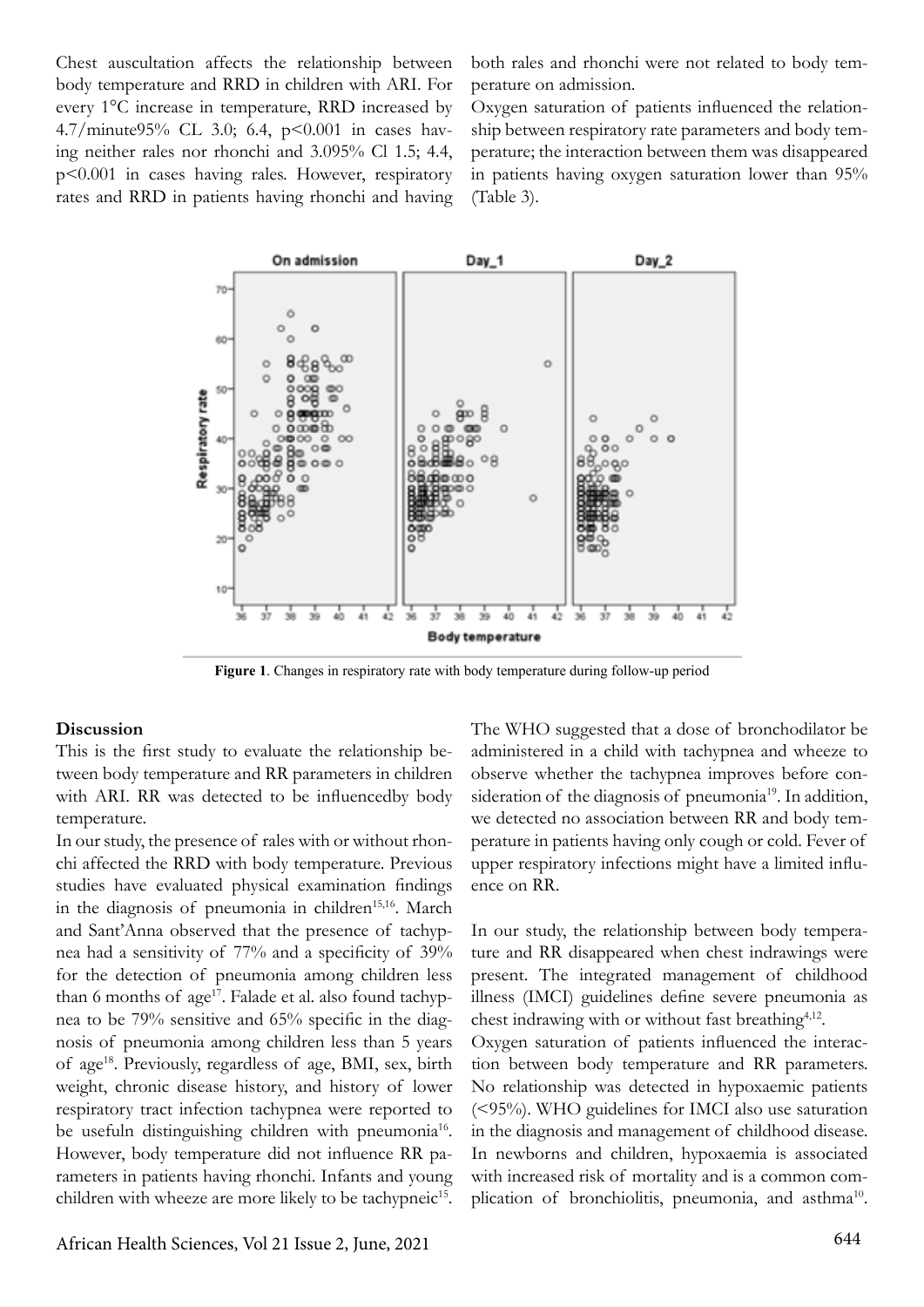Several studies found that patient's oxygen saturation was associated with a change in clinical management and admission to a hospital in cases<sup>4,20,21</sup>. Duke et al.<sup>20</sup> conducted a study that examined the effect of introducing oxygen concentrators on pneumonia-related mortality. It was reported that the detection of hypoxaemia and treating it reduce pneumonia mortality by  $35\%^{20}$ . Floyd et al. also reported that combining pulse oximetry with the implementation of integrated management of childhood illness treatment guidelines would prevent pneumonia-related deaths annually in the highest-burden countries<sup>21</sup>. Yalcin et al. also evaluated that the agreement between IMCI and final diagnosis in children who presented with a cough at the second and third levels of health institutions<sup>16</sup>. They reported that agreement was found to be high in patients with severe pneumonia and oxygen saturation of <93%.

 In this study, we didn't find any relationship between body temperature and RRD in children with oxygen saturation of <95%. There is no gold standard for the definition of pneumonia. Studies have not found a correlation between the height of fever and RRD among children with lower respiratory tract findings<sup>22, 23</sup>. In a study, it was found that respiratory rate, adjusted for age, increased by around 2.2 breaths/min per 1°C rise in body temperature without significant contributions from specific age groups<sup>24</sup>. An increase, unadjusted for age, of 2.5 breaths/min per 1°C rise in temperature in two different pediatric populations were also found in studies<sup>25,26</sup>. In our study, we found that for every  $1^{\circ}C$ increase in temperature, the respiratory rate increased by 6.5 minutes in all cases, 8.2/minute in the patients under 12 months of age, 7.1/minute in female, 5.8/ minute in male, and 6.6/minute in the patients with prematurity. RRD was 5.7/min with 1°C increase in body temperature.

## **Strengths and limitations**

This survey enrolled 297 patients and 891 measurements were taken. All cases were followed for a week. Also, for the first time, we calculated individual differences in RR compared to the recovery period. These are the strengths of our work.

As a limitation, our results can not be generalized to other diseases causing fever including urinary tract infections and malignancies. A longitudinal study would be performed toevaluate RRD in other diseases causing fever.

#### **Conclusion**

Respiratory rate should be evaluated by healthcare workers according to the degree of body temperature in children with ARI. However, the interaction between body temperature and respiratory rate could not be observed in cases with rhonchi and low oxygen saturation. The subjective assessment of chest auscultation findings and oxygen saturation may be useful in the evaluation of pneumonia and bronchiolitis risk among children with ARI. Further studies are necessary to detect the interaction between body temperature and RR in other conditions causing fever.

## **Conflict of interest**

None declared.

## **References**

1. Rudan I, Boschi-Pinto C, Biloglav Z, Mulholland K, Campbell H. Epidemiology and etiology of childhood pneumonia. *Bull World Health Organ*. 2008;86(5):408-16. 2. Williams BG, Gouws E, Boschi PC, Bryce J, Dye C. Estimates of wide distribution of child deaths from acute respiratory infections. *Lancet Infect Dis*. 2002;2:25– 32.

3. Zar HJ, Madhi SA, Aston SJ, Gordon SB. Pneumonia in low and middle income countries: progress and challenges. *Thorax*. 2013;68(11):1052-6.

4. Yalçın SS. Akut Solunum Yolu Enfeksiyonlarına Yaklaşım. İn Pediatri. Yurdakök M (ed). Ankara. *Güneş Tıp Kitabevi*.2017. 175-181.

5. Laupland KB, Zahar JR, Adrie C, et al. Determinants of temperature abnormalities and influence on outcome of critical illness. *Crit Care Med*. 2012; 40:145–151 PubMed .

6. Shah SN, Bachur RG, Simel DL, Neuman MI. Does This Child Have Pneumonia?: The Rational Clinical Examination Systematic Review. *JAMA*. 2017;318(5):462- 471. doi:10.1001/jama.2017.9039

7. Barie PS, Hydo LJ, Eachempati SR. Causes and consequences of fever complicating critical surgical illness. *Surg Infect* (Larchmt). 2004; 5:145–159.

8. Yalçin SS, Aydemir O, Erkul E, Karabulut E, Akça T. The factors that have a role in variability for temperature. *J Trop Pediatr*. 2010;56(1):53-59. doi:10.1093/ tropej/fmp058

9. Programme for the control of acute respiratory infections. WHO/ARI/90.5, 1990:62–3.

10. Palafox M, Guiscafre H, Reyes H, Munoz O, Martinez H. Diagnostic value of tachypnoea in pneumonia defined radiologically. *Arch Dis Child*. 2000;82:41–45.

11.World health organization. Child growth standards.